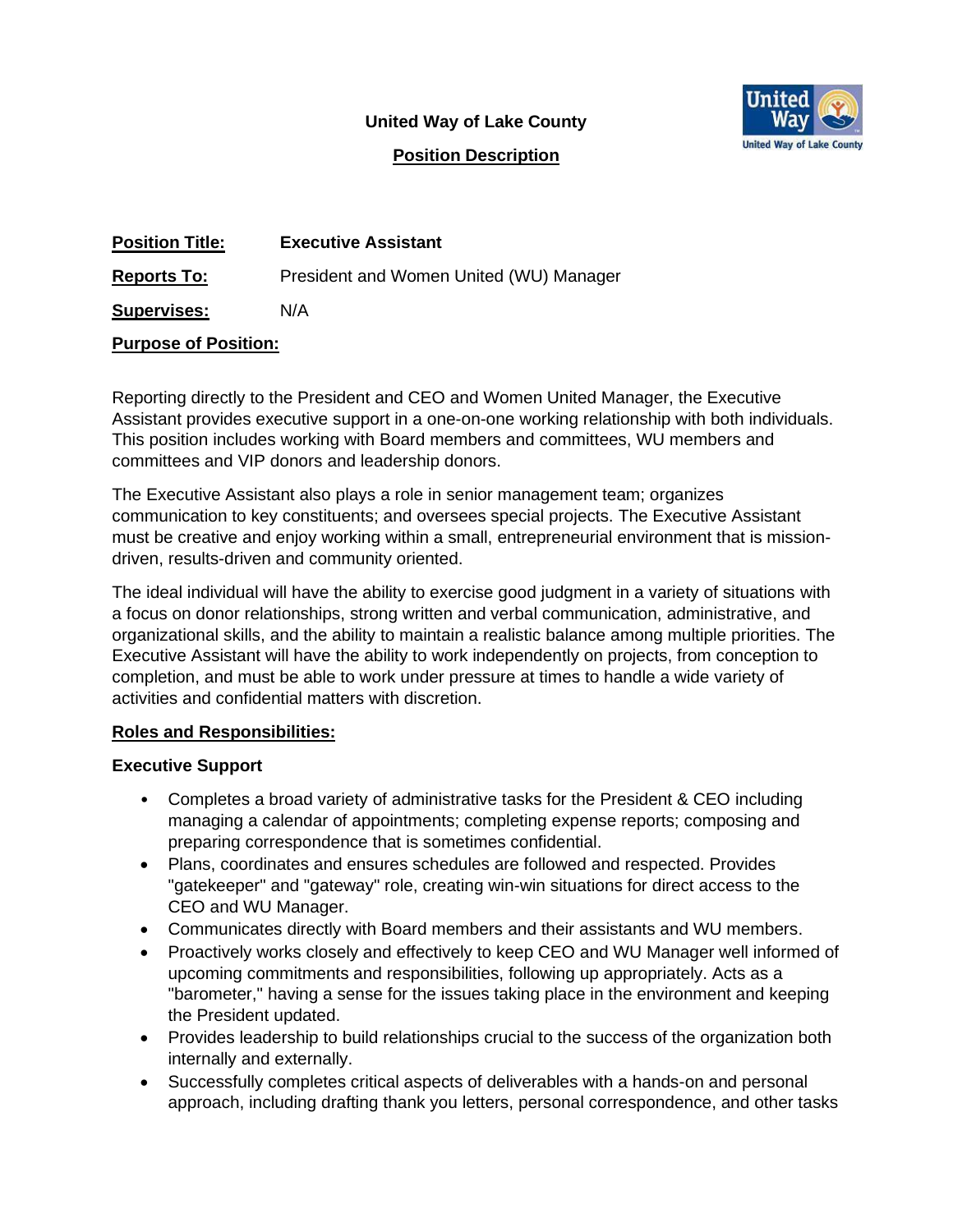that facilitate the ability to make key personal connections and build relationships with key stakeholders.

- Prioritizes his or her own conflicting needs; handles matters expeditiously, proactively, and follows-through on projects to successful completion, often with deadline pressures.
- Sits on the internal task force managing the internal database management committee.

## **Board Support and Liaison**

- Serves as the CEO's administrative liaison in support of the Board of Directors.
- Coordinate board committee efforts including but not limited to scheduling meetings, maintaining rosters, recording minutes, etc.
- Maintain and ensure all board member information is up to date in data base systems.
- Maintains discretion and confidentiality in relationships with all board members.
- Adhere to compliance with applicable rules and regulations set in bylaws regarding board.
- Attends to Board Meeting prep, including advance distribution of materials before meetings in electronic/paper format.

### **Senior Management Liaison**

- Participates on the Senior Team and includes scheduling and attending weekly meetings.
- Assists in coordinating the agenda of senior management team meetings retreats and all-staff meetings.

#### **WU Member Liaison**

- Provides a donor-centric interface with members and builds relationships.
- Provides support and information directly to WU members as needed.

### **WU Renewals management and member onboarding**

- Executes the annual renewal process.
- Coordinates regular communication and cultivation of members.

### **WU Calendar event and meeting support**

- Manages annual calendar of all WU events and works with WU Manager to handle.
- invitations, RSVPs and calendar updates.

### **WU Data collection and management**

- Proactively maintains and oversees donation tracking.
- Maintains annual WU outcomes data.
- Maintains all member information including building personal donor profiles based on information from personal communications.
- Support WU Manager in the use of Group Zone, Sign Up Genius and Survey Monkey.

### **Key Competencies:**

1. Strong organizational skills that reflect ability to perform and prioritize multiple tasks seamlessly with excellent attention to detail.